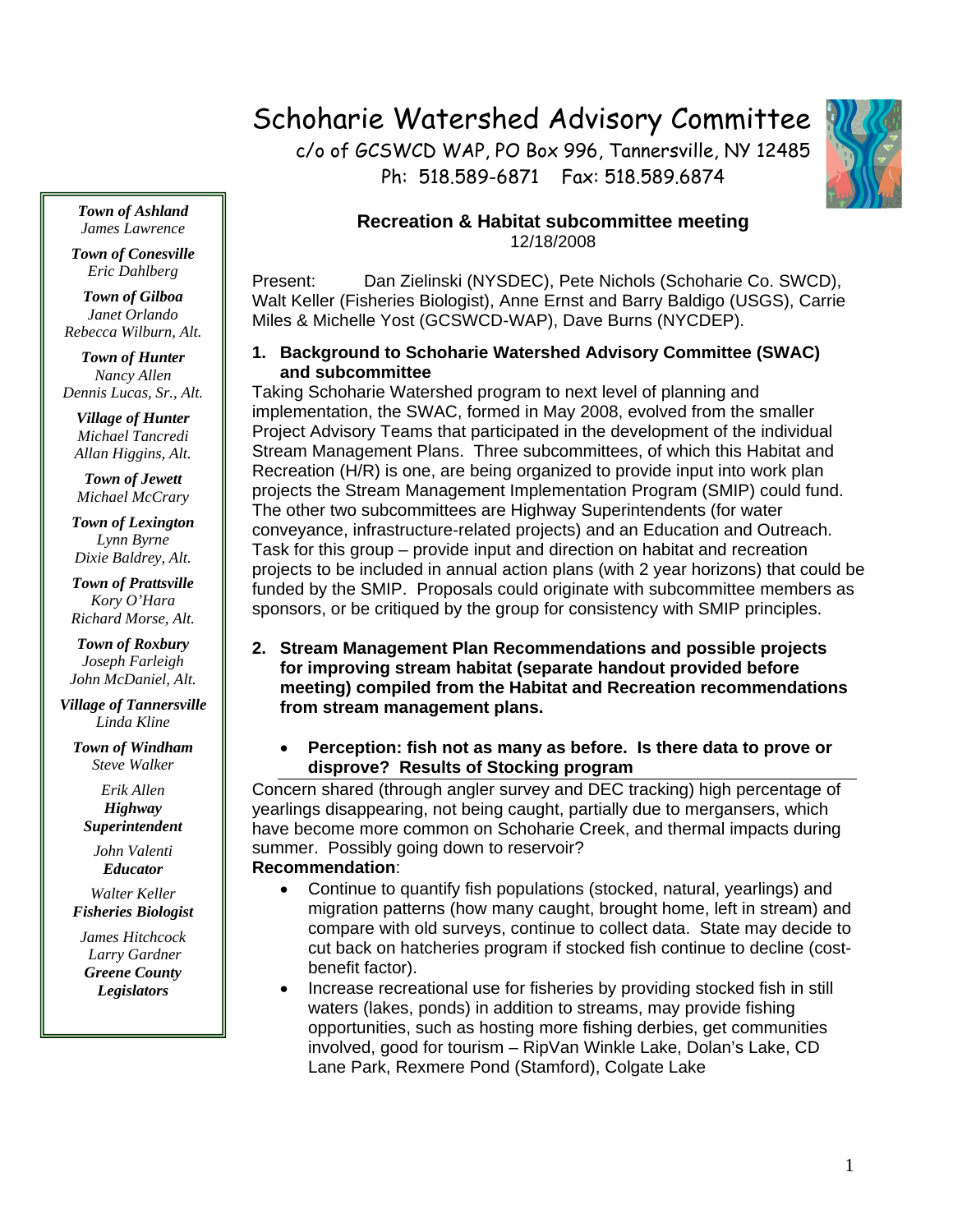o Stocking ponds is a statewide policy decision, not made at regional DEC level, however, maybe a pilot program could be considered through this program

• Stimulate interest in fishing for wild fish (in the tributaries) as opposed to fisheries/stocked fish. Wild brook trout spawning in upper tributaries has been documented, opportunity to promote recreation. Also important to identify areas of reproduction for protection.

#### **6.2.1 Water Temperature Impacts on Fisheries Study**

Limiting factors for fish survival in streams: temperature and dissolved oxygen. Temperature impacts in Schoharie adversely impact cold water fish, believed to be part habitat-related (no cover) and limited cold water refugia. The group felt this is a high priority.

Project recommendation:

 Outsource for thermograph study to identify thermal refugia along Schoharie Creek. Using infrared thermography to monitor temperature distributions along the Schoharie, survey could go approx. ½ mile out from main stem. USGS using RIT, approx. cost for surface fly over ~\$15,000 to identify cold water areas, such as spring seeps and tributaries. Spring and fall best time. Data interpretation more expensive (\$30 – 40,000), would need 1 -2 months.

o This information would be very useful in working with highway departments, and with other stream work, for helping understand importance of cold water inputs and how to avoid impacting these sources (cross reference with 6.8.8 below). These cold water inputs are what sustains trout through the summer months.

Other options –

 $\circ$  choose control study area, purchase equipment (temp. probes,  $\sim$  \$300 – 400, transmitters in fish, telemetry), would need to be continuous, monitor daily to collect stream temperature data but then need someone to interpret data. Solicit assistance of anglers (Trout Unlimited) or college interns for data collection; consistency in follow through potential obstacle.

o Colleges good resource for field data – SUNY Cobleskill has fisheries monitoring program, maybe able to get an intern, graduate student.

o Prattsville gauge measures stream temperature, though localized to that area

 Identify other habitat characteristics to protect, such as woody debris if there's no cold water sources in area

 Protect groundwater seeps when constructing stream projects; and add habitat components to constructed pools.

#### **6.2.2 Public Fishing Access – increase public access to all streams**

• Public fishing rights: DEC has fund to pay for access rights; 1 time payment, in the deed. Make public aware this option exists (pair with education and outreach project). Buy fishermen footpaths. Approx. \$15,000 for one mile equivalent of stream length, 33' from bank.

• Hard to predict where access would be best because of fish migration, take what's available when property owner willing to allow access.

• Reach out to OMRDD (state disabilities office), Camp Harriman, enhance access around Colgate Lake and Capra Lake (privately owned). Access around camp is restricted due to protection issues of population served.